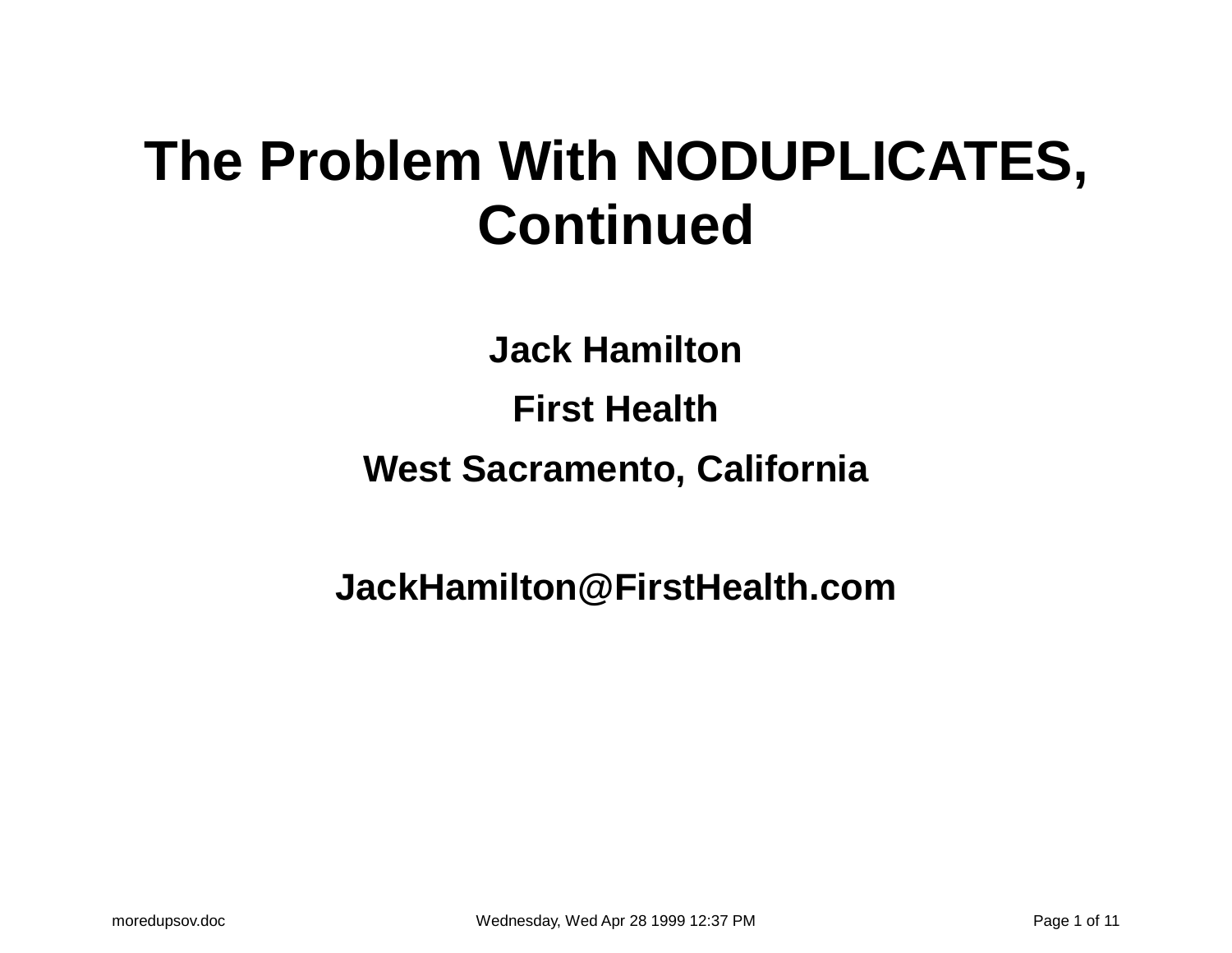## **What Should NODUPLICATES Do?**

PROC SORT has two options to control whether "duplicate" output records will be written:

- **NODUPLICATES** "checks for and eliminates duplicate observations".
- **NODUPKEY** "checks for and eliminates observations with duplicate BY values. This option differs from NODUPLICATES because the NODUPKEY option compares only the BY values, not the entire observation."

 $\blacksquare$ 

Quoted from the SAS Procedures Guide, Version 6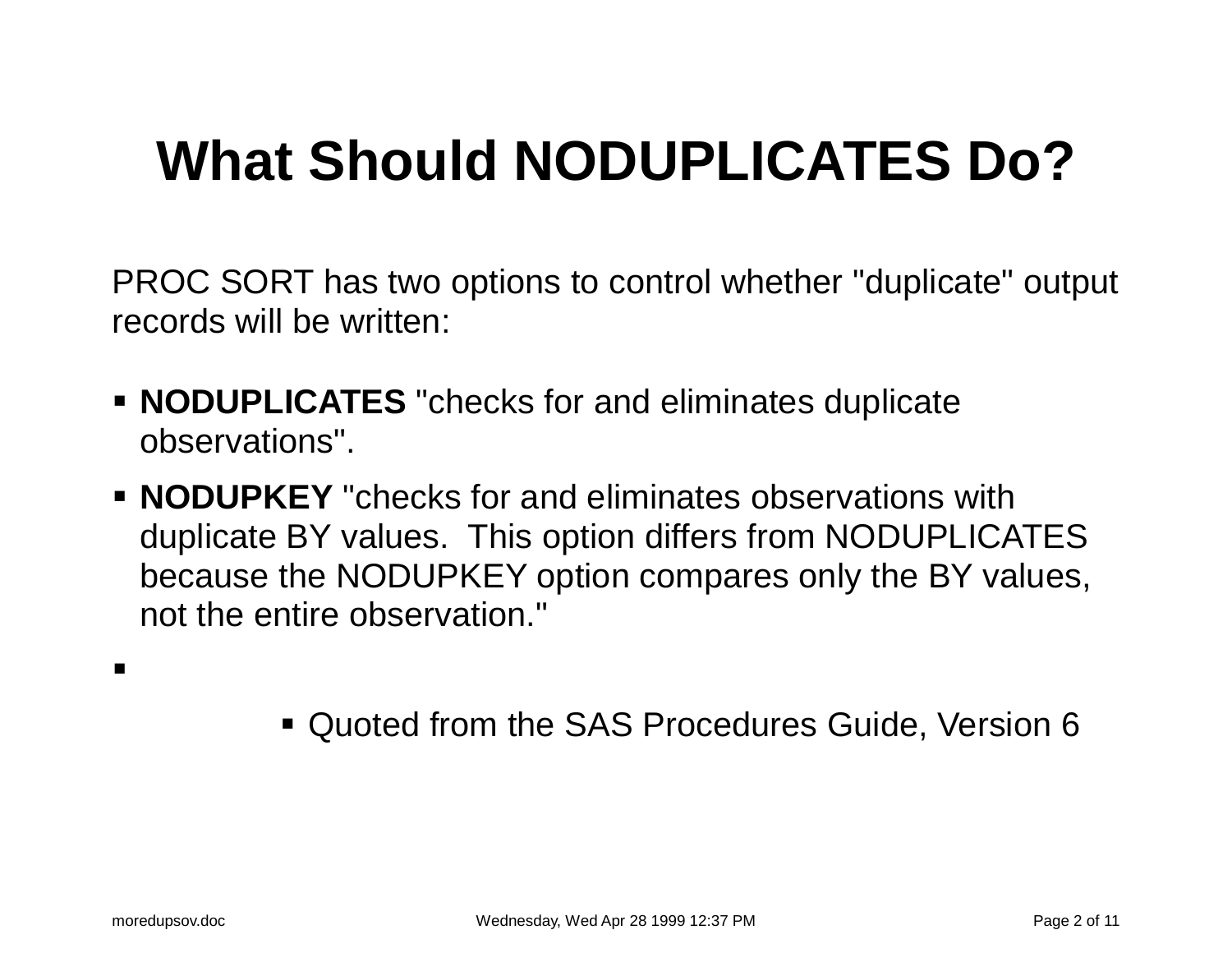#### **What's The Problem?**

The problem is that NODUP doesn't always eliminate all duplicates. There are two reasons:

- It does what it's documented to do, not what you might expect it to do. The documentation is perhaps more subtle than necessary.
- There are bugs. They are not all fixed in the current version (6.12). At least some of the bugs are gone in Version 8.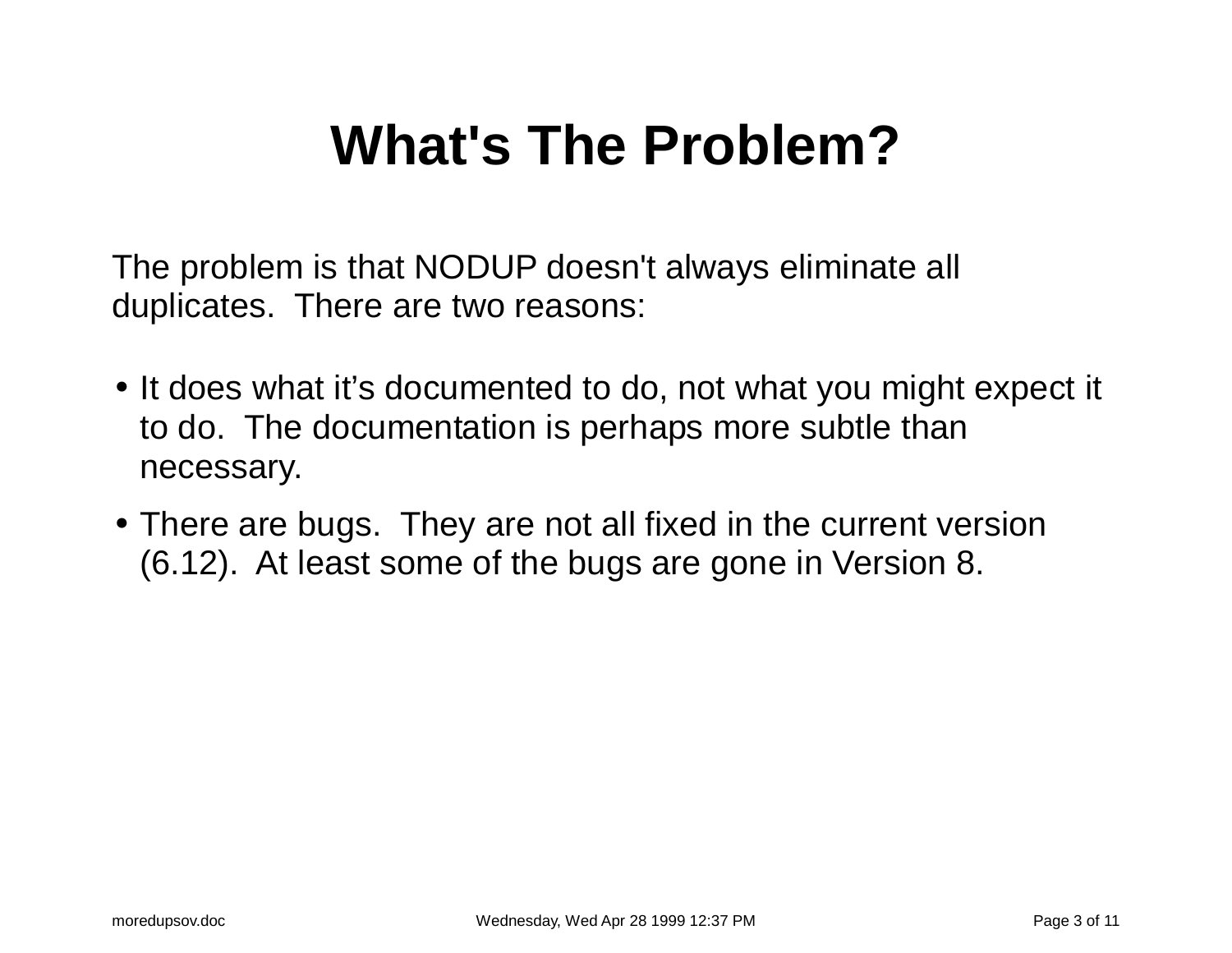## **What We Expect It To Do**

From the name, and the short description, you might expect that <sup>a</sup> dataset run through PROC SORT NODUP would come out with no identical records.

#### **What It Actually Does**

The problem is in the fine print, which says "This option causes PROC SORT to compare all variable values for each observation to the previous one written to the output data set. If an exact match is found, the observation is not written to the output data set."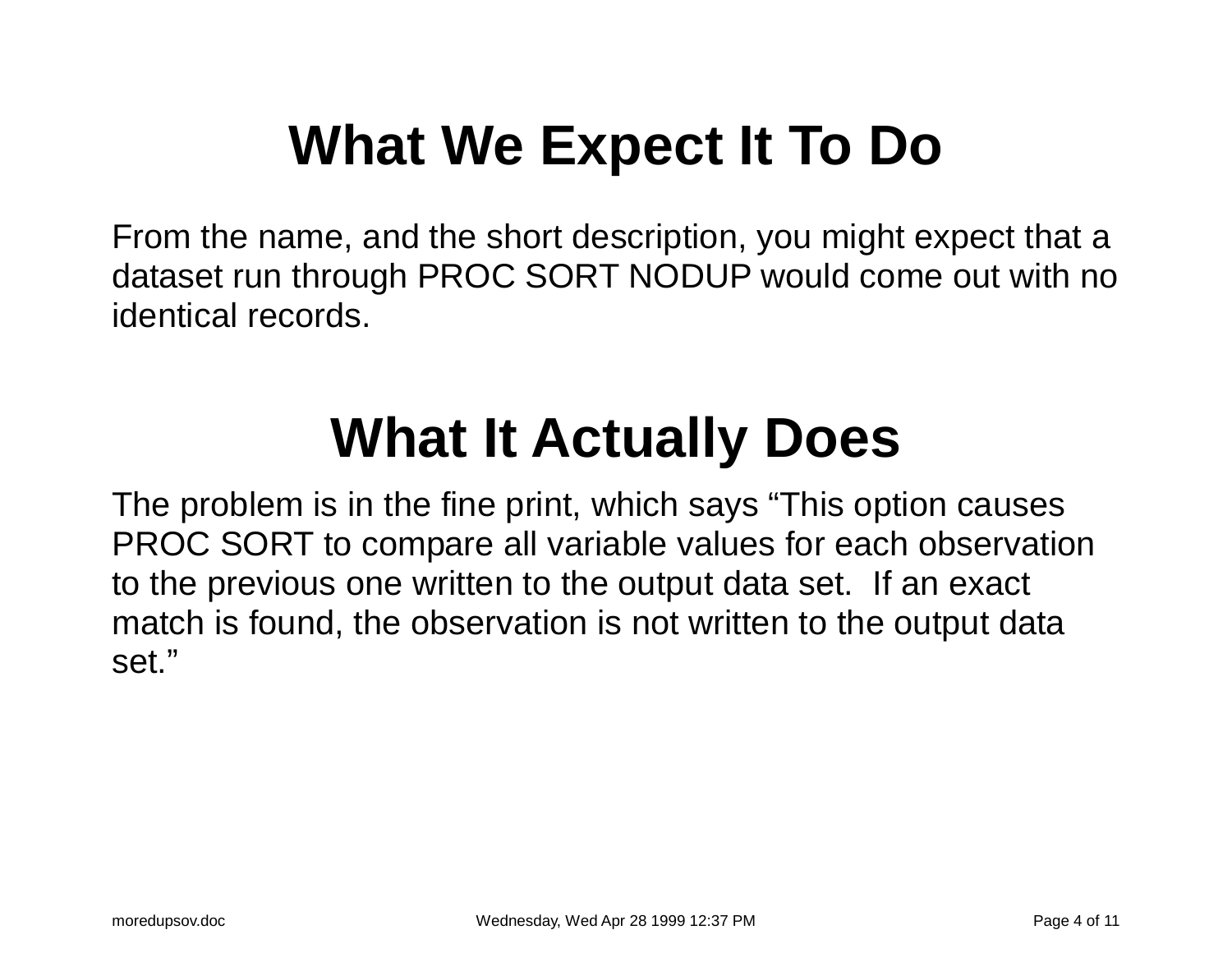## **So, Why Aren't Dups Found?**

The problem is that duplicate records might not end up next to each other during output, so the deletion won't happen.

Consider the following example

```
data test;
  input A B $ @@;
cards;
1A 2B 2A 3C 3X
4D 1A 3C 3C 5E
run;
proc sort data=test nodup;
by b;
run;
proc print data=test;
run;
```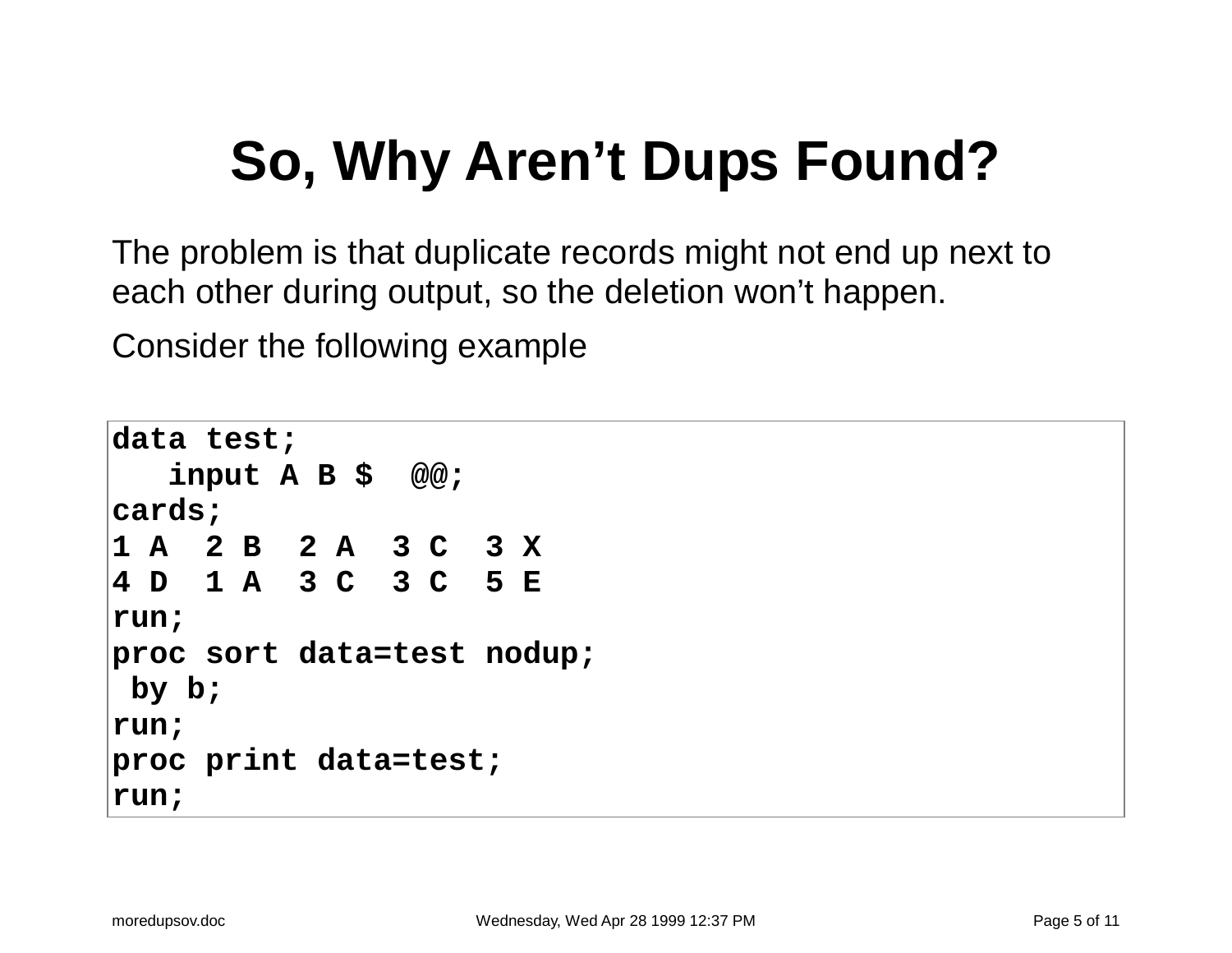#### **The Results**

| <b>OBS</b>   | ${\bf A}$      | $\mathbf B$ |
|--------------|----------------|-------------|
|              | 1              | ${\bf A}$   |
| $\mathbf{2}$ | 2 <sub>1</sub> | $\mathbf A$ |
| 3            | $\mathbf 1$    | ${\bf A}$   |
| 4            | $\mathbf{2}$   | $\mathbf B$ |
| 5            | 3              | C           |
| 6            | 4              | $\mathbf D$ |
| 7            | 5              | Е           |
| 8            | 3              | $\mathbf X$ |

Observations 1 and 3 are duplicates. Obs 3 was written because it wasn't the same as the previous record written (obs 2). PROC SORT doesn't know or care about observation 1 at this point. Work through this example with pencil and paper, and you'll see why it happens.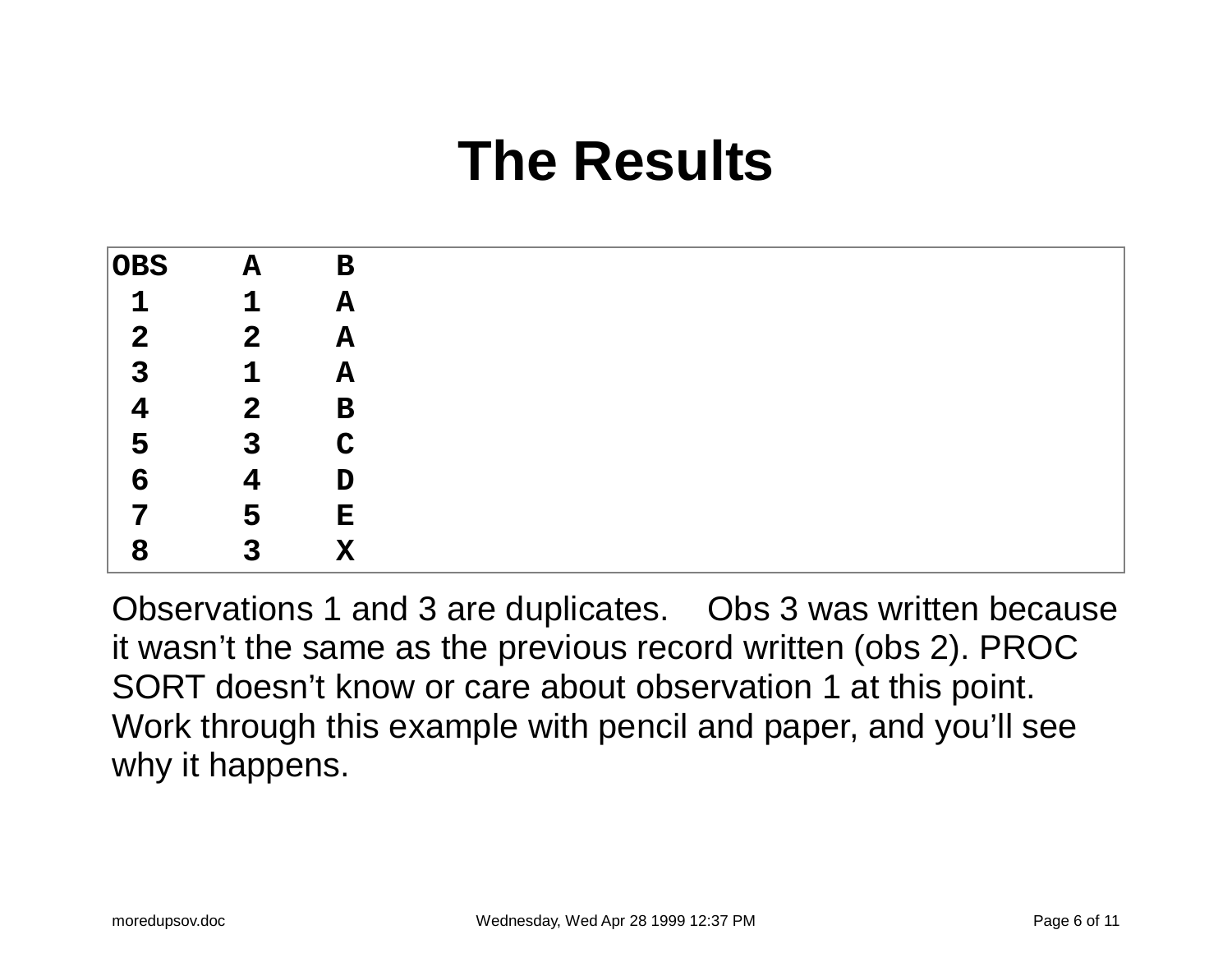#### **Two Workarounds**

There are two easy workarounds: sorting by all the variables, or using PROC SQL.

#### **Sorting by all the variables**

If you put every variable in the BY list, the problem probably won't occur, because duplicate observations will necessarily be together on output. An easy way to sort by every variable is to put **\_ALL\_** at the end:

```
proc sort data=test
          out=nodups1 nodup;
by b _all_;
run;
```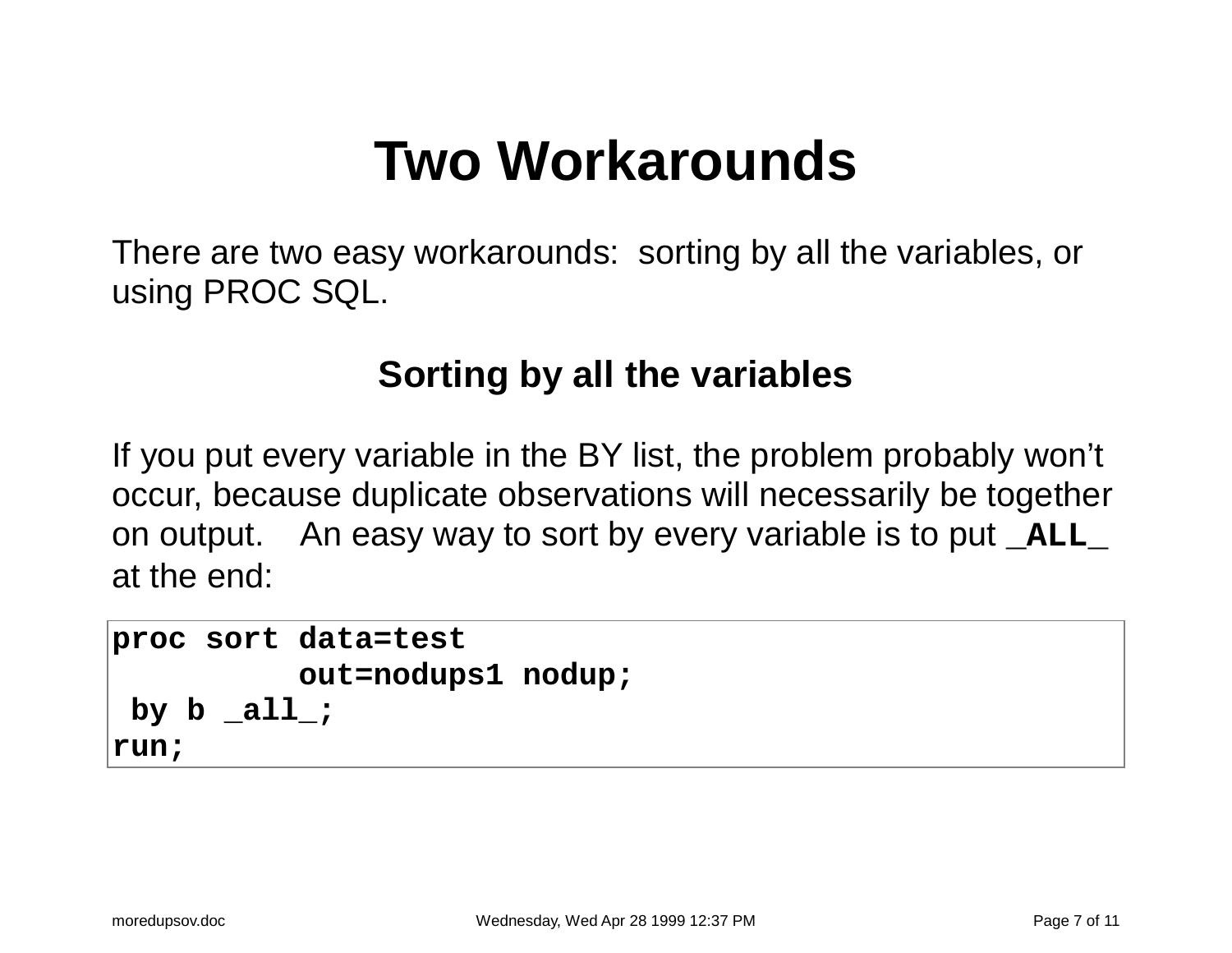#### **Using PROC SQL**

Using the DISTINCT option in PROC SQL will also eliminate the duplicates, probably:

```
proc sql;
  create table nodups2 as
     select distinct *
     from test
     order by b;
quit;
```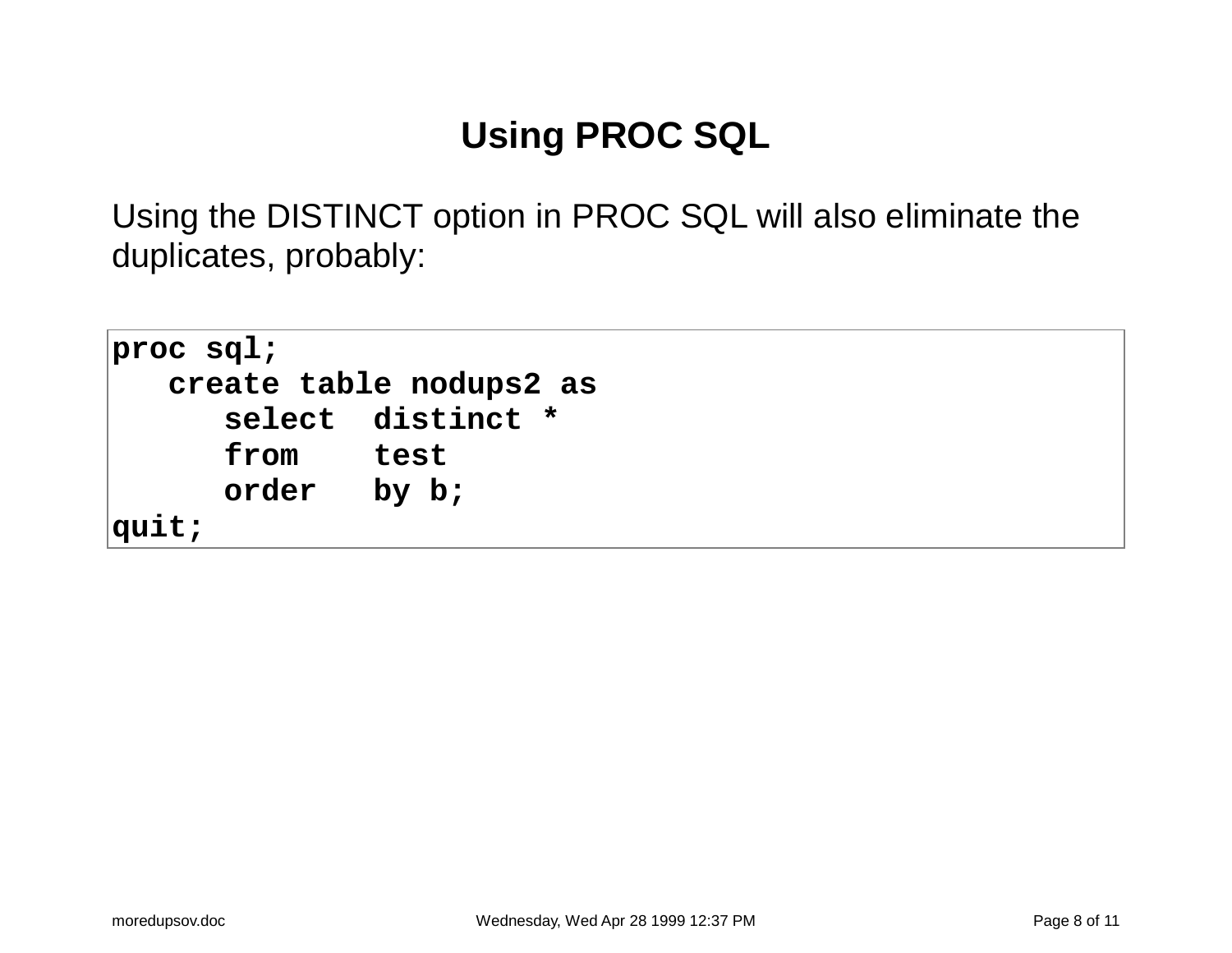### **But There Are Bugs**

You might have noticed those "probably"s in my description of the first two workarounds. In <sup>a</sup> perfect world, they would work. But they don't, or at least not every time.

Perhaps I shouldn't call them bugs, because they're documented in the Usage Notes, but there are some counter-intuitive "features" in the way sorting is handled in both PROC SORT and PROC SQL. I won't describe them all here, and I haven't been able to reproduce them all myself, but if the Usage Notes say the two solutions above won't always work, I'll believe that they won't.

# **Using FIRST./LAST. Logic**

Using FIRST. or LAST. processing is more work to program, but if coded properly it always works, or at least gives you <sup>a</sup> nice clean abend if it doesn't: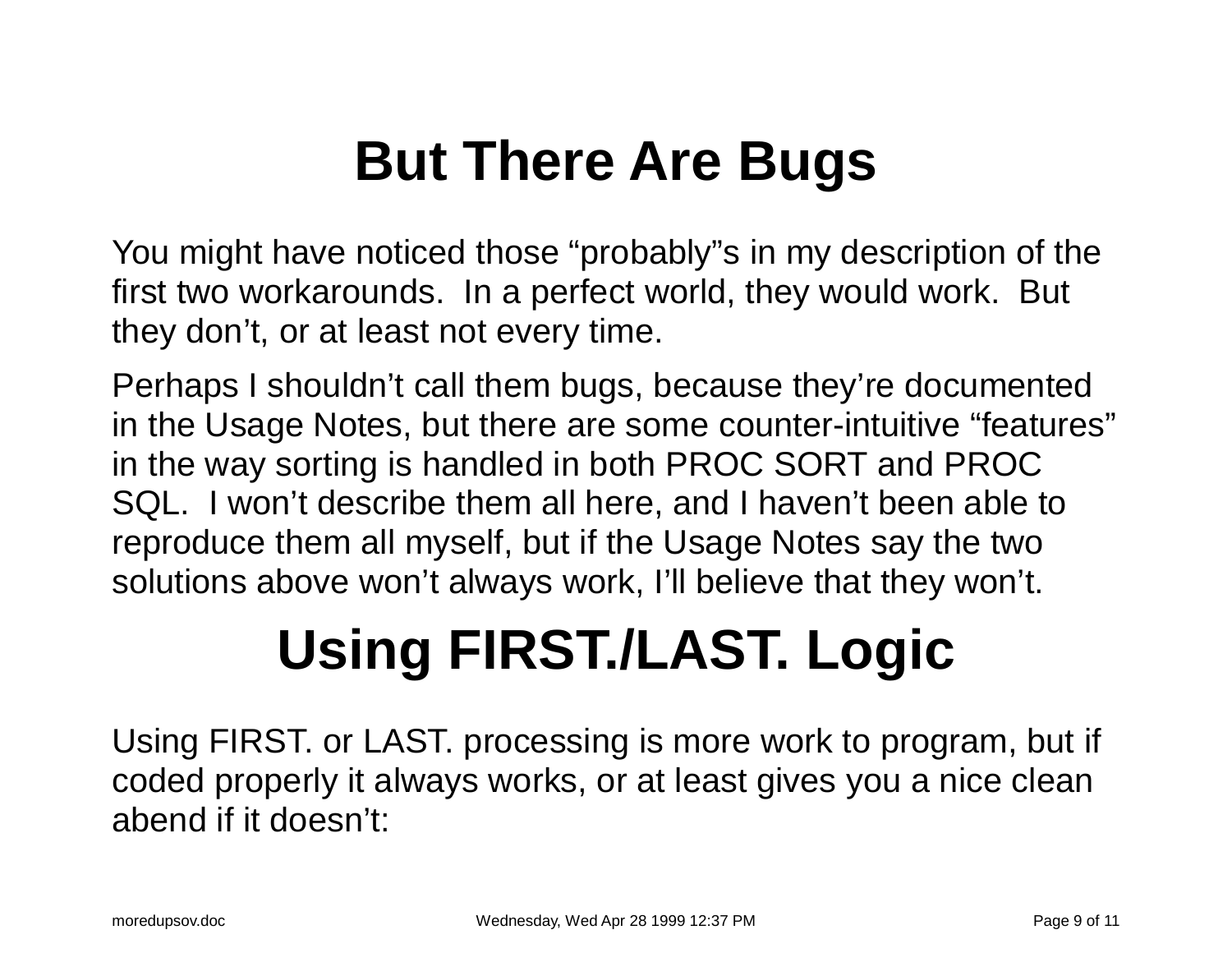```
proc sort data=test out=test2;
by b a;
run;
data nodups2;
   set test2;
     by b a;
   if first.a;
run;
```
Unfortunately, you have to list all the variables; you can't use \_ALL\_ here (but see my "SQL Utilities" paper for ideas on how to create that list).